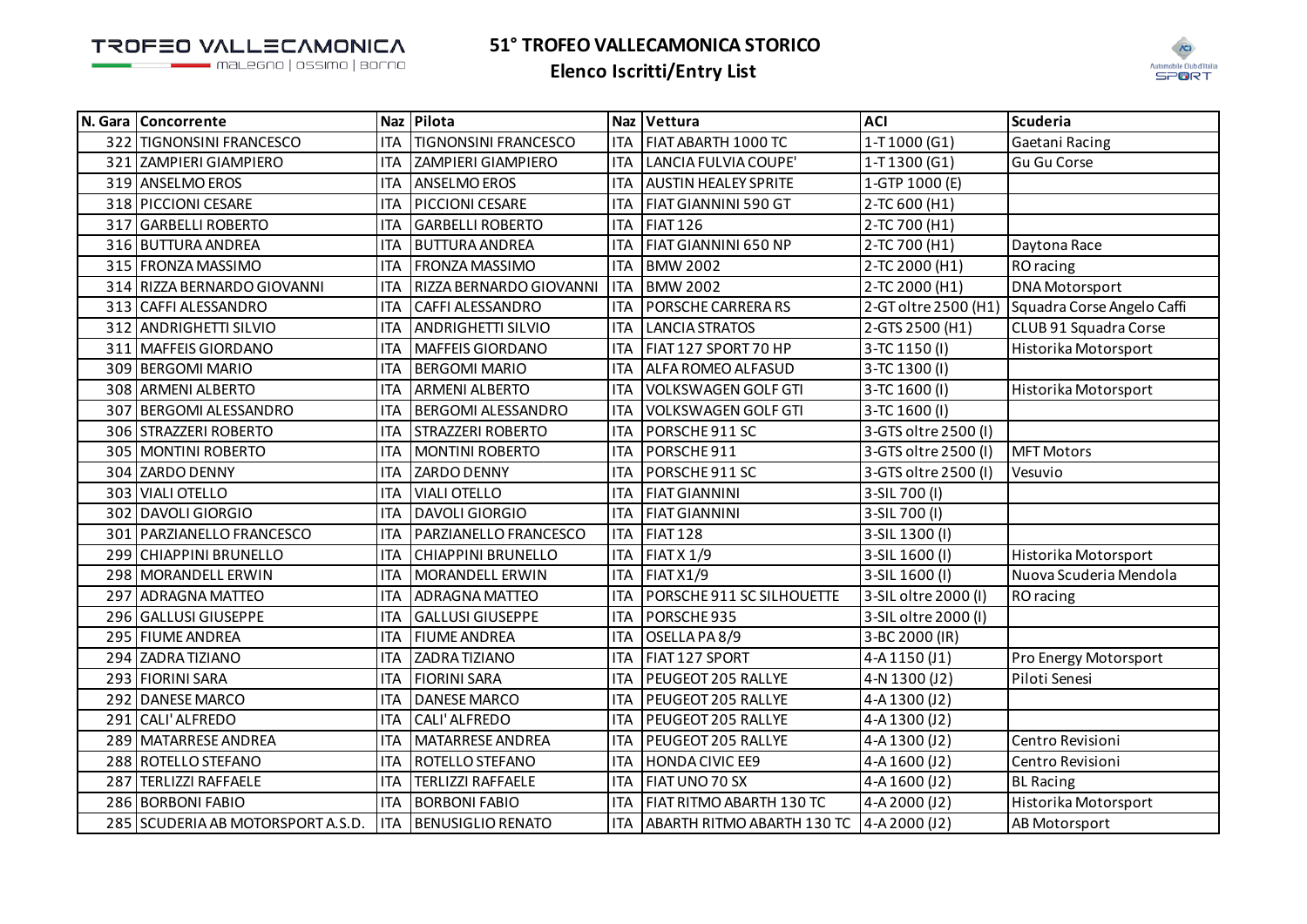TROFEO VALLECAMONICA

maLegno | ossimo | borno



| N. Gara   Concorrente             |            | Naz Pilota               |            | Naz Vettura                       | <b>ACI</b>          | <b>Scuderia</b>                 |
|-----------------------------------|------------|--------------------------|------------|-----------------------------------|---------------------|---------------------------------|
| 284 AMICI ROBERTO                 | <b>ITA</b> | <b>AMICI ROBERTO</b>     |            | <b>RENAULT REANULT 5 GT TURBO</b> | 4-A 2000 (J2)       | Northon Racing                  |
| 283 NIEDERSTÄTTER PAUL            | <b>ITA</b> | NIEDERSTÄTTER PAUL       | ITA        | <b>RENAULT 5 GT TURBO</b>         | 4-N oltre 2000 (J2) | Nuova Scuderia Mendola          |
| 282 VINCENZI ROBERTO              | <b>ITA</b> | <b>IVINCENZI ROBERTO</b> |            | BMW M3 E30                        | 4-N oltre 2000 (J2) | Vimotorsport                    |
| 281 GADALDI OSCAR                 | ITA        | <b>GADALDI OSCAR</b>     |            | <b>RENAULT R5 GT TURBO</b>        | 4-A oltre 2000 (J2) | Historic Car Club Alpi Centrali |
| 279 MANIERO ANTONIO               | ITA        | MANIERO ANTONIO          | ITA        | <b>IBMW M3</b>                    | 4-A oltre 2000 (J2) | CLUB 91 Squadra Corse           |
| 278 BARBIERI CASIMIRO             | <b>ITA</b> | <b>BARBIERI CASIMIRO</b> | <b>ITA</b> | <b>BMW M3</b>                     | 4-A oltre 2000 (J2) | <b>Bologna Corse</b>            |
| 277 NEGRENTE DANIELE              | ITA        | NEGRENTE DANIELE         |            | <b>BMW M3</b>                     | 4-A oltre 2000 (J2) | Daytona Race                    |
| 276 BURATTI ROBERTO               | <b>ITA</b> | <b>BURATTI ROBERTO</b>   | <b>ITA</b> | VAN DIEMEN RF79                   | 5-E2 (IR)           | Zero40 Racing Team              |
| 275 ARALLA EMANUELE               | ITA        | <b>ARALLA EMANUELE</b>   | <b>ITA</b> | DALLARA F390                      | $5-E5$ (JR)         | Zero40 Racing Team              |
| 274 ARALLA MATTEO                 | ITA        | <b>ARALLA MATTEO</b>     |            | REYNARD 903                       | $5-E5$ (JR)         | Zero40 Racing Team              |
| 273 GHIDINI GIOVANNI              | ITA        | <b>GHIDINI GIOVANNI</b>  | <b>ITA</b> | <b>BOGANI SPORT</b>               | 4-SN 2500 (JR)      | Squadra Corse Angelo Caffi      |
| 272 SERRA PIERPAOLO               | ITA        | <b>SERRA PIERPAOLO</b>   | <b>ITA</b> | OSELLA PA10                       | 4-SN 3000 (JR)      |                                 |
| 271 SCUDERIA AB MOTORSPORT A.S.D. | <b>ITA</b> | <b>MORESCHI LUIGI</b>    |            | ITA LUCCHINI SP90                 | 4-BC 2500 (JR)      |                                 |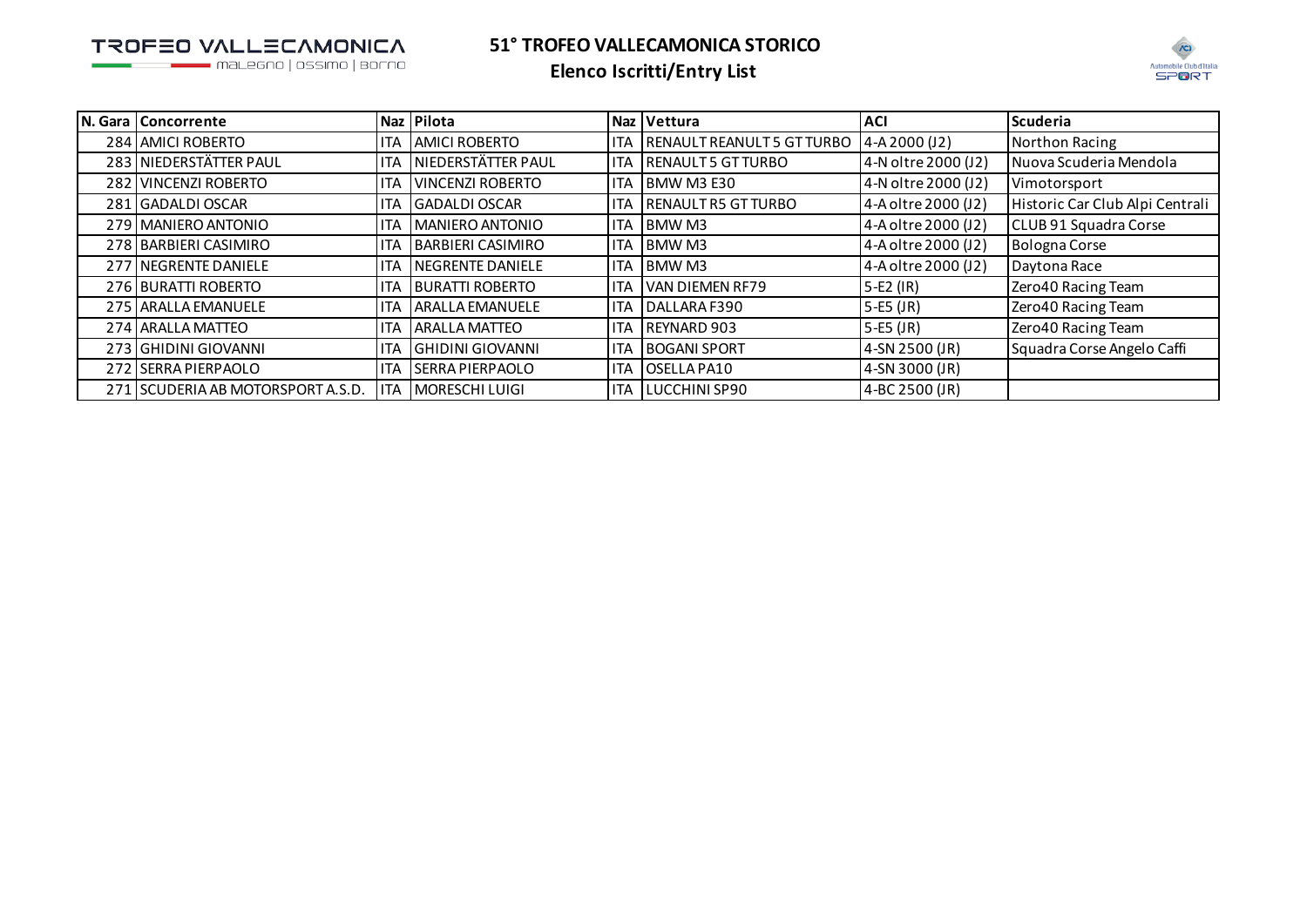

|     | N. Gara   Concorrente         | Naz        | Pilota                       |            | Naz Vettura               | Gr/Classe         | Campionato Scuderia |                        |
|-----|-------------------------------|------------|------------------------------|------------|---------------------------|-------------------|---------------------|------------------------|
|     | 252 FURLONI FRANCESCA         | <b>ITA</b> | <b>FURLONI FRANCESCA</b>     | <b>ITA</b> | PEUGEOT 106 RALLYE        | ProdS 1400        | <b>TIVM</b>         |                        |
|     | 251 ACQUISTI LUCIANO          | <b>ITA</b> | <b>ACQUISTI LUCIANO</b>      | <b>ITA</b> | PEUGEOT 106 RALLYE        | ProdS 1400        | <b>TIVM</b>         | <b>BL Racing</b>       |
|     | 249 REGHENZANI ANTONIO        | <b>ITA</b> | REGHENZANI ANTONIO           | <b>ITA</b> | PEUGEOT 106 RALLYE        | ProdS 1400        | <b>TIVM</b>         | 3B Racing Club         |
|     | 248 RATSCHILLER ROBERT        | <b>ITA</b> | <b>RATSCHILLER ROBERT</b>    | <b>ITA</b> | PEUGEOT 205 RALLYE        | ProdS 1400        | <b>TIVM</b>         | Racing Team Meran      |
|     | 247 MINO PIERINO              | <b>ITA</b> | MINO PIERINO                 | <b>ITA</b> | PEUGEOT 106 RALLYE        | ProdS 1600        | <b>TIVM</b>         |                        |
|     | 246 BERGOMI ENZO              | <b>ITA</b> | <b>BERGOMI ENZO</b>          | <b>ITA</b> | PEUGEOT 106 RALLYE        | ProdS 1600        | <b>TIVM</b>         |                        |
| 245 | <b>AGOSTI ALBERTO</b>         | <b>ITA</b> | <b>AGOSTI ALBERTO</b>        | <b>ITA</b> | <b>HONDA CIVIC EK4</b>    | ProdS 1600        | <b>TIVM</b>         | Centro Revisioni       |
|     | 244 ZANIER LENNY              | <b>ITA</b> | <b>ZANIER LENNY</b>          | ITA        | PEUGEOT 106 RALLYE        | ProdS 1600        | <b>TIVM</b>         |                        |
| 243 | CRIVELLARO ANDREA             | <b>ITA</b> | CRIVELLARO ANDREA            | <b>ITA</b> | PEUGEOT 106 S16           | ProdS 1600        | <b>TIVM</b>         | Red White              |
|     | 242 KUNTNER PHILIPP           | <b>ITA</b> | <b>KUNTNER PHILIPP</b>       | <b>ITA</b> | PEUGEOT 106 RALLYE        | ProdS 1600        | <b>TIVM</b>         | Racing Team Meran      |
|     | 241 STAFFONI MAURIZIO         | <b>ITA</b> | STAFFONI MAURIZIO            | <b>ITA</b> | PEUGEOT 106 RALLYE        | ProdS 1600        | <b>TIVM</b>         |                        |
|     | 239 SPOSETTI EMANUELE         | <b>ITA</b> | SPOSETTI EMANUELE            | <b>ITA</b> | PEUGEOT 106 RALLYE        | ProdS 1600        | <b>TIVM</b>         | <b>BL Racing</b>       |
|     | 238 RICHIEDEI PAOLO           | <b>ITA</b> | RICHIEDEI PAOLO              | <b>ITA</b> | PEUGEOT 106 RALLYE        | ProdS 1600        | <b>TIVM</b>         | Mediaprom Racing       |
|     | 237 TURRI MATTEO              | <b>ITA</b> | <b>TURRI MATTEO</b>          | <b>ITA</b> | RENAULT CLIO II RS        | <b>ProdS 2000</b> | <b>TIVM</b>         |                        |
|     | 236 SCIORTINO FABIO VINCENZO  | <b>ITA</b> | SCIORTINO FABIO VINCENZO     | <b>ITA</b> | RENAULT CLIO WILLIAMS     | ProdS 2000        | <b>TIVM</b>         |                        |
| 235 | MENDENI BORTOLO               | <b>ITA</b> | <b>MENDENI BORTOLO</b>       | <b>ITA</b> | RENAULT CLIO RS LIGHT     | ProdS 2000        | <b>TIVM</b>         | 3B Racing Club         |
| 234 | <b>CONTI RUGGERO GIUSEPPE</b> | <b>ITA</b> | CONTI RUGGERO GIUSEPPE       | <b>ITA</b> | BMW M3 E36 COUPE'         | ProdS +3000       | <b>TIVM</b>         | Historika Motorsport   |
|     | 233 FAVARO ELIA               | <b>ITA</b> | <b>FAVARO ELIA</b>           | <b>ITA</b> | PEUGEOT 106 S16           | N 1600            | <b>TIVM</b>         | Vimotorsport           |
|     | 232 VETTOREL FABRIZIO         | <b>ITA</b> | <b>VETTOREL FABRIZIO</b>     | <b>ITA</b> | PEUGEOT 106 RALLYE        | N 1600            | <b>TIVM</b>         | <b>BL Racing</b>       |
|     | 231 BULFERETTI VITTORIO       | <b>ITA</b> | <b>BULFERETTI VITTORIO</b>   | <b>ITA</b> | PEUGEOT 106 RALLYE        | ProdE 1400        | <b>TIVM</b>         | Novara Corse           |
|     | 229 GIOVANNINI ANGELO         | <b>ITA</b> | GIOVANNINI ANGELO            | <b>ITA</b> | PEUGEOT 205 RALLYE        | ProdE 1400        | <b>TIVM</b>         | Destra 4               |
|     | 228 ANDREOLI MARCO            | <b>ITA</b> | ANDREOLI MARCO               | <b>ITA</b> | PEUGEOT 106 RALLYE        | ProdE 1400        | <b>TIVM</b>         |                        |
|     | 227 SIEBERLECHNER MARTIN      | <b>ITA</b> | SIEBERLECHNER MARTIN         | <b>ITA</b> | PEUGEOT 106 S16           | ProdE 1600        | <b>TIVM</b>         | Destra 4               |
| 226 | REBOLDI FLAVIO                | <b>ITA</b> | REBOLDI FLAVIO               | <b>ITA</b> | PEUGEOT 106               | ProdE 1600        | <b>TIVM</b>         |                        |
|     | 225 MORANDELL SIMON           | <b>ITA</b> | MORANDELL SIMON              | <b>ITA</b> | PEUGEOT 106               | ProdE 1600        | <b>TIVM</b>         | Nuova Scuderia Mendola |
|     | 224 MARSEGAGLIA OSCAR         | <b>ITA</b> | MARSEGAGLIA OSCAR            | <b>ITA</b> | <b>CITROEN C2</b>         | ProdE 1600        | <b>TIVM</b>         |                        |
|     | 223 FRANZONI GIAN ANTONIO     | <b>ITA</b> | <b>FRANZONI GIAN ANTONIO</b> | <b>ITA</b> | <b>CITROEN SAXO VTS</b>   | <b>ProdE1600</b>  | <b>TIVM</b>         |                        |
| 222 | <b>ARMENI ALESSIO</b>         | <b>ITA</b> | ARMENI ALESSIO               | <b>ITA</b> | <b>PEUGEOT 106 RALLYE</b> | ProdE 1600        | <b>TIVM</b>         | <b>HP Sport</b>        |
|     | 221 BOMMARTINI FABRIZIO       | <b>ITA</b> | <b>BOMMARTINI FABRIZIO</b>   | <b>ITA</b> | <b>HONDA CIVIC EK4</b>    | ProdE 1600        | <b>TIVM</b>         | <b>BL Racing</b>       |
|     | 219 MARCHESI ROBERTO          | <b>ITA</b> | <b>MARCHESI ROBERTO</b>      | <b>ITA</b> | RENAULT CLIO WILLIAMS     | <b>ProdE 2000</b> | <b>TIVM</b>         |                        |
|     | 218 SALVETTI MASSIMO          | <b>ITA</b> | SALVETTI MASSIMO             | <b>ITA</b> | RENAULT CLIO              | ProdE 2000        | <b>TIVM</b>         |                        |
|     | 217 AIRES LUCA                | <b>ITA</b> | AIRES LUCA                   | <b>ITA</b> | RENAULT CLIO              | <b>ProdE 2000</b> | <b>TIVM</b>         | Squadra Piloti Senesi  |
| 216 | <b>LECHNER KEVIN</b>          | <b>ITA</b> | <b>LECHNER KEVIN</b>         | <b>ITA</b> | <b>BMWM3</b>              | ProdE+3000        | <b>TIVM</b>         |                        |
|     | 215 PRANDINI ROBERTO          | <b>ITA</b> | PRANDINI ROBERTO             | <b>ITA</b> | RENAULT CLIO 1.6 16V      | A1600             | <b>TIVM</b>         | Historika Motorsport   |
|     | 214 MENDENI GIORGIO           | <b>ITA</b> | <b>MENDENI GIORGIO</b>       | <b>ITA</b> | PEUGEOT 208               | A1600             | <b>TIVM</b>         | 3B Racing Club         |
|     | 213 MANTERNI WALTER           | <b>ITA</b> | <b>MANTERNI WALTER</b>       | <b>ITA</b> | <b>RENAULT CLIO</b>       | A1600             | <b>TIVM</b>         | Cremona Corse          |
| 212 | <b>VEDOVELLO RICCARDO</b>     | <b>ITA</b> | <b>VEDOVELLO RICCARDO</b>    | <b>ITA</b> | PEUGEOT 106               | E1 Italia 1400    | <b>TIVM</b>         | <b>BL Racing</b>       |
|     | 211 GURSCHLER ROMAN           | <b>ITA</b> | <b>GURSCHLER ROMAN</b>       | <b>ITA</b> | <b>FIAT 500</b>           | E2SH 1600         | <b>TIVM</b>         | Racing Team Meran      |
|     | 204 RECCHIA GIUSEPPE          | <b>ITA</b> | RECCHIA GIUSEPPE             | <b>ITA</b> | <b>FIAT SEICENTO</b>      | RS1.15            | CIVM+TIVM           | Cosenza Corse          |
| 203 | SILLISTRINI ANDREA            | <b>ITA</b> | SILLISTRINI ANDREA           | <b>ITA</b> | PEUGEOT 106 RALLYE        | RS1.4             | CIVM+TIVM           | Calibra                |
|     | 202 SIMONETTI STEFANO         | <b>ITA</b> | SIMONETTI STEFANO            | <b>ITA</b> | PEUGEOT 106 RALLYE        | RS1.4             | CIVM+TIVM           |                        |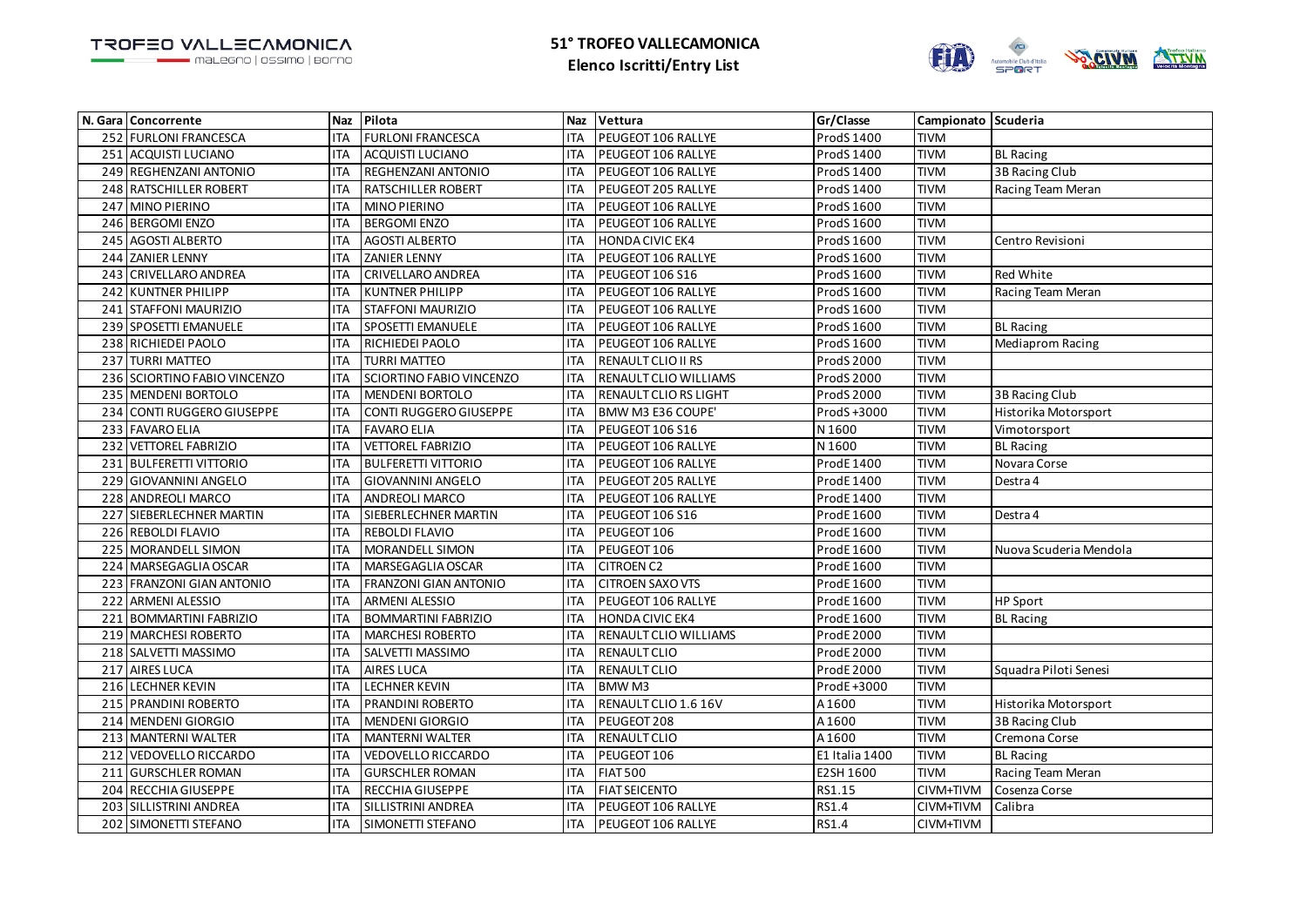

|     | N. Gara Concorrente             | <b>Naz</b> | Pilota                      | <b>Naz</b> | Vettura                   | Gr/Classe      | Campionato Scuderia |                              |
|-----|---------------------------------|------------|-----------------------------|------------|---------------------------|----------------|---------------------|------------------------------|
|     | 201 GUERRA LUCA                 | <b>ITA</b> | <b>GUERRA LUCA</b>          | <b>ITA</b> | PEUGEOT 106 RALLYE        | RS1.4          | CIVM+TIVM           | <b>BL</b> Racing             |
|     | 199 GUERRA GIORGIO              | <b>ITA</b> | <b>GUERRA GIORGIO</b>       | <b>ITA</b> | PEUGEOT 106 RALLYE        | RS1.4          | CIVM+TIVM           | <b>BL Racing</b>             |
| 198 | <b>GIORA EMANUELE RAUL</b>      | <b>ITA</b> | <b>GIORA EMANUELE RAUL</b>  | <b>ITA</b> | <b>VOLKSWAGEN POLO</b>    | RS1.4          | CIVM+TIVM           | Novara Corse                 |
|     | 197 MONDINO SALVATORE FRANCESCO | <b>ITA</b> | MONDINO SALVATORE FRANCESCO | <b>ITA</b> | PEUGEOT 106 RALLYE        | RS1.4          | CIVM+TIVM           | Cosenza Corse                |
|     | 196 PEREZ SAMUELE               | <b>ITA</b> | PEREZ SAMUELE               | <b>ITA</b> | PEUGEOT 106 GTI           | RS1.6          | CIVM+TIVM           | Novara Corse                 |
|     | 195 SERTORI OMAR WALTER         | <b>ITA</b> | SERTORI OMAR WALTER         | <b>ITA</b> | <b>HONDA CIVIC EK4</b>    | RS1.6          | CIVM+TIVM           |                              |
| 194 | <b>FIOR RICCARDO</b>            | <b>ITA</b> | <b>FIOR RICCARDO</b>        | <b>ITA</b> | <b>CITROEN SAXO VTS</b>   | RS1.6          | CIVM+TIVM           | Carnia Pistons               |
|     | 193 GATTI FABIO                 | <b>ITA</b> | <b>GATTI FABIO</b>          | <b>ITA</b> | <b>CITROEN SAXO</b>       | RS1.6          | CIVM+TIVM           | Historika Motorsport         |
| 192 | <b>BISSICHINI GABRIELE</b>      | <b>ITA</b> | <b>BISSICHINI GABRIELE</b>  | <b>ITA</b> | <b>CITROEN C2 VTS</b>     | RS1.6          | CIVM+TIVM           |                              |
|     | 191 GIAMBRONE SERGIO            | <b>ITA</b> | <b>GIAMBRONE SERGIO</b>     | <b>ITA</b> | <b>MINI COOPER</b>        | RS1.6          | CIVM+TIVM           | Città di Gubbio              |
| 189 | SPINNATO SALVATORE              | <b>ITA</b> | SPINNATO SALVATORE          | <b>ITA</b> | <b>CITROEN SAXO VTS</b>   | RS1.6          | CIVM+TIVM           | Sport & Comunicazione        |
|     | 188 REGHENZANI DANIEL           | <b>ITA</b> | REGHENZANI DANIEL           | <b>ITA</b> | PEUGEOT 106               | RS1.6          | CIVM+TIVM           | 3B Racing Club               |
| 187 | <b>MAGRI MAURIZIO</b>           | <b>ITA</b> | MAGRI MAURIZIO              | <b>ITA</b> | PEUGEOT 106 RALLYE        | RS1.6          | CIVM+TIVM           |                              |
|     | 186 BONTEMPI LUCA               | <b>ITA</b> | <b>BONTEMPI LUCA</b>        | <b>ITA</b> | <b>CITROEN SAXO</b>       | RS1.6          | CIVM+TIVM           |                              |
|     | 185 ANGELUCCI LEONARDO          | <b>ITA</b> | ANGELUCCI LEONARDO          | <b>ITA</b> | PEUGEOT 106 S16           | RS1.6          | CIVM+TIVM           | <b>New Generation Racing</b> |
| 184 | LEONARDI LEONARDO               | <b>ITA</b> | LEONARDI LEONARDO           | <b>ITA</b> | PEUGEOT 106               | RS1.6          | CIVM+TIVM           |                              |
| 183 | MAFFEZZONI GIAN MARIA           | <b>ITA</b> | MAFFEZZONI GIAN MARIA       | <b>ITA</b> | RENAULT CLIO              | RS2.0          | CIVM+TIVM           | AC Racing Technology         |
| 182 | <b>FRANCHINI NICHOLAS</b>       | <b>ITA</b> | FRANCHINI NICHOLAS          | <b>ITA</b> | HONDA CIVIC TYPE-R        | RS2.0          | CIVM+TIVM           | Alby Racing Team             |
|     | 181 BARRANCO MATTEO             | <b>ITA</b> | <b>BARRANCO MATTEO</b>      | <b>ITA</b> | <b>RENAULT CLIO RS</b>    | RS2.0          | CIVM+TIVM           | <b>Mediaprom Racing</b>      |
| 179 | MOSCARDI LUCIANO                | <b>ITA</b> | MOSCARDI LUCIANO            | <b>ITA</b> | RENAULT CLIO RS           | RS2.0          | CIVM+TIVM           | Squadra Corse Angelo Caffi   |
| 178 | <b>ZENDRA GIUSEPPE</b>          | <b>ITA</b> | ZENDRA GIUSEPPE             | <b>ITA</b> | <b>HONDA CIVIC TYPE-R</b> | RS2.0          | CIVM+TIVM           |                              |
| 177 | <b>FILIPPI PARIDE</b>           | <b>ITA</b> | FILIPPI PARIDE              | <b>ITA</b> | HONDA CIVIC TYPE-R        | RS2.0          | CIVM+TIVM           | Historika Motorsport         |
|     | 176 GSCHNELL ELMAR              | <b>ITA</b> | <b>GSCHNELL ELMAR</b>       | <b>ITA</b> | <b>HONDA CIVIC TYPE-R</b> | RS2.0          | CIVM+TIVM           | Nuova Scuderia Mendola       |
| 175 | PERESSUTTI FABIANO              | <b>ITA</b> | PERESSUTTI FABIANO          | <b>ITA</b> | RENAULT CLIO RS           | RS2.0          | CIVM+TIVM           | Red White                    |
| 174 | <b>FUMO ANNA MARIA</b>          | <b>ITA</b> | <b>FUMO ANNA MARIA</b>      | <b>ITA</b> | MINI COOPER D             | RSD2.0         | CIVM+TIVM           | Gretaracing Lucania          |
| 173 | <b>RAFFETTI FEDERICO</b>        | <b>ITA</b> | RAFFETTI FEDERICO           | <b>ITA</b> | MINI COOPER SD JWC        | RSD2.0         | CIVM+TIVM           | HP Sport                     |
|     | 172 TACCHINI MARIO              | <b>ITA</b> | <b>TACCHINI MARIO</b>       | <b>ITA</b> | PEUGEOT 308 GTI           | RSTB1.6        | CIVM+TIVM           | Vesuvio                      |
| 171 | <b>MANFRIN PIETRO</b>           | <b>ITA</b> | <b>MANFRIN PIETRO</b>       | <b>ITA</b> | PEUGEOT 308               | RSTB1.6        | CIVM+TIVM           |                              |
| 159 | <b>GANZ NICOLA</b>              | <b>ITA</b> | <b>GANZ NICOLA</b>          | <b>ITA</b> | <b>BMW MINI JCW</b>       | RSTB1.6        | CIVM+TIVM           | AC Racing Technology         |
|     | 158 GHEZA STEFANO               | <b>ITA</b> | <b>GHEZA STEFANO</b>        | <b>ITA</b> | MINI COOPER JCW           | RSTB1.6        | CIVM+TIVM           | Squadra Corse Angelo Caffi   |
| 157 | MAGDALONE MARCO                 | <b>ITA</b> | MAGDALONE MARCO             | <b>ITA</b> | PEUGEOT 308 GTI           | RSTB1.6        | CIVM+TIVM           | Valle d'Itria                |
|     | 156 MONTANARO ORONZO            | <b>ITA</b> | MONTANARO ORONZO            | <b>ITA</b> | MINI COOPER S             | <b>RSTB1.6</b> | CIVM+TIVM           | Fasano Corse                 |
| 155 | AMMIRABILE GIOVANNI LUCA        | <b>ITA</b> | AMMIRABILE GIOVANNI LUCA    | <b>ITA</b> | PEUGEOT 308 GTI           | RSTB1.6        | CIVM+TIVM           | <b>Best Lap</b>              |
| 205 | <b>LOCONTE ANGELO</b>           | <b>ITA</b> | <b>LOCONTE ANGELO</b>       | <b>ITA</b> | PEUGEOT 308 GTI           | RSTB1.6        | CIVM+TIVM           | Epta Motorsport              |
| 154 | SPINNATO FILIPPO                | <b>ITA</b> | SPINNATO FILIPPO            | <b>ITA</b> | PEUGEOT 106               | RS1.4 plus     | CIVM+TIVM           | Sport & Comunicazione        |
|     | 153 GSCHNELL DIETMAR            | <b>ITA</b> | <b>GSCHNELL DIETMAR</b>     | <b>ITA</b> | PEUGEOT 106 RALLYE        | RS1.4 plus     | CIVM+TIVM           | Nuova Scuderia Mendola       |
| 152 | <b>LAPI ANDREA</b>              | <b>ITA</b> | <b>LAPI ANDREA</b>          | <b>ITA</b> | PEUGEOT 106 RALLYE        | RS1.4 plus     | CIVM+TIVM           |                              |
| 151 | MAGGIORI ALESSANDRO             | <b>ITA</b> | MAGGIORI ALESSANDRO         | <b>ITA</b> | PEUGEOT 106 RALLYE        | RS1.6 plus     | CIVM+TIVM           |                              |
| 149 | <b>GEIER HANNES</b>             | <b>ITA</b> | <b>GEIER HANNES</b>         | <b>ITA</b> | <b>HONDA CIVIC</b>        | RS1.6 plus     | CIVM+TIVM           | Nuova Scuderia Mendola       |
| 148 | <b>TOTTOLI ROBERTO</b>          | <b>ITA</b> | <b>TOTTOLI ROBERTO</b>      | <b>ITA</b> | <b>TOYOTA YARIS GR</b>    | RS1.6 plus     | CIVM+TIVM           |                              |
|     | 147 NEGRENTE LUCA               | <b>ITA</b> | <b>NEGRENTE LUCA</b>        | <b>ITA</b> | <b>CITROEN C2</b>         | RS1.6 plus     |                     | CIVM+TIVM   Daytona Race     |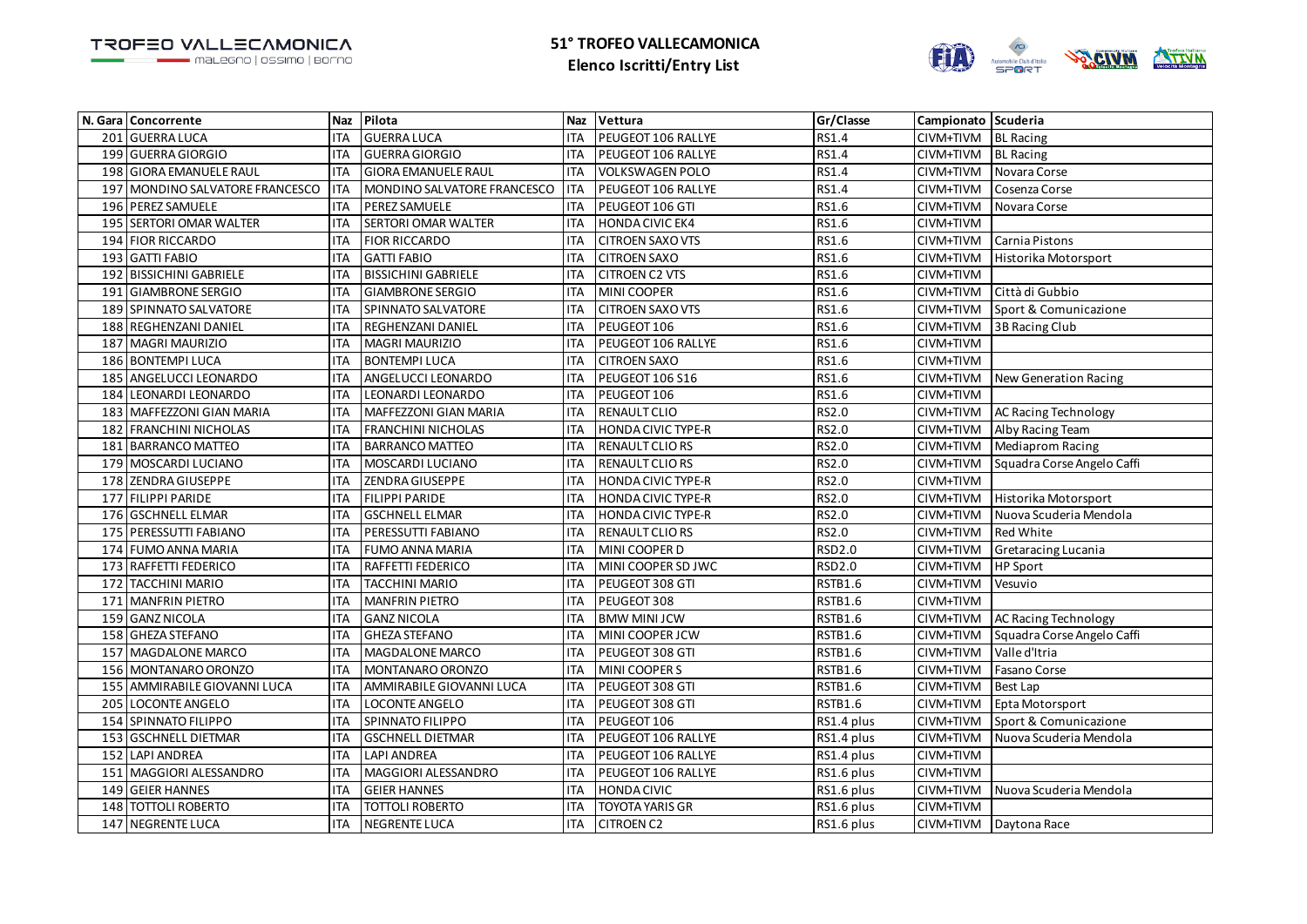

|     | N. Gara Concorrente          |            | Naz Pilota                   |            | Naz Vettura                    | Gr/Classe     | Campionato Scuderia |                             |
|-----|------------------------------|------------|------------------------------|------------|--------------------------------|---------------|---------------------|-----------------------------|
|     | 146 CHIAPPINI STEFANIA       | <b>ITA</b> | <b>CHIAPPINI STEFANIA</b>    | <b>ITA</b> | RENAULT CLIO RS CUP            | RS2.0 plus    | CIVM+TIVM           | Historika Motorsport        |
| 145 | WINKLER HELMUTH              | <b>ITA</b> | WINKLER HELMUTH              | <b>ITA</b> | RENAULT CLIO CUP               | RS2.0 plus    | CIVM+TIVM           | Nuova Scuderia Mendola      |
| 144 | <b>CONSOLATI VALERIO</b>     | <b>ITA</b> | CONSOLATI VALERIO            | <b>ITA</b> | <b>HONDA CIVIC TYPE-R</b>      | RS2.0 plus    | CIVM+TIVM           | <b>BL Racing</b>            |
|     | 143 SORAVIA LUCA             | <b>ITA</b> | SORAVIA LUCA                 | <b>ITA</b> | RENAULT CLIO RS CUP            | RS2.0 plus    | CIVM+TIVM           | <b>BL</b> Racing            |
| 142 | <b>GALBASSINI ANGELO</b>     | <b>ITA</b> | <b>GALBASSINI ANGELO</b>     | <b>ITA</b> | <b>HONDA CIVIC</b>             | RS2.0 plus    | CIVM+TIVM           |                             |
| 141 | <b>KRANER STEFAN</b>         | <b>ITA</b> | <b>KRANER STEFAN</b>         | <b>ITA</b> | RENAULT CLIO RS CUP            | RS2.0 plus    | CIVM+TIVM           | Destra 4                    |
| 139 | <b>BOMMARTINI MATTEO</b>     | <b>ITA</b> | <b>BOMMARTINI MATTEO</b>     | <b>ITA</b> | HONDA CIVIC TYPE-R             | RS2.0 plus    | CIVM+TIVM           | <b>BL Racing</b>            |
| 138 | <b>CENEDESE IVANO</b>        | <b>ITA</b> | CENEDESE IVANO               | <b>ITA</b> | RENAULT CLIO                   | RS2.0 plus    | CIVM+TIVM           | Superchallenge              |
| 137 | <b>GROSSI GIANLUCA LUIGI</b> | <b>ITA</b> | <b>GROSSI GIANLUCA LUIGI</b> | <b>ITA</b> | RENAULT CLIO RS CUP            | RS2.0 plus    | CIVM+TIVM           | Gretaracing Lucania         |
|     | 136 PILOTTO ADRIANO          | <b>ITA</b> | PILOTTO ADRIANO              | <b>ITA</b> | <b>HONDA CIVIC TYPE-R</b>      | RS2.0 plus    | CIVM+TIVM           | Vimotorsport                |
| 135 | PERILLO FRANCESCO            | <b>ITA</b> | PERILLO FRANCESCO            | <b>ITA</b> | HONDA CIVIC TYPE-R             | RS2.0 plus    | CIVM+TIVM           | Apulia Corse                |
| 134 | <b>MARTUCCI ANGELO</b>       | <b>ITA</b> | <b>MARTUCCI ANGELO</b>       | <b>ITA</b> | SEAT IBIZA CUPRA               | RSD2.0 plus   | CIVM+TIVM           | Gretaracing Lucania         |
|     | 133 MASSA MAICOL             | <b>ITA</b> | MASSA MAICOL                 | <b>ITA</b> | MINI COOPER JCW                | RSTB1.6 plus  | CIVM+TIVM           | Historika Motorsport        |
| 132 | ALASTRA ISIDORO              | <b>ITA</b> | <b>ALASTRA ISIDORO</b>       | <b>ITA</b> | MINI COOPER JCW                | RSTB1.6 plus  | CIVM+TIVM           | Sport & Comunicazione       |
| 131 | "AGNO"                       | <b>ITA</b> | 'AGNO"                       | <b>ITA</b> | <b>BMW MINI COOPER S</b>       | RSTB1.6 plus  | CIVM+TIVM           |                             |
| 129 | <b>SCAFFIDI AGOSTINO</b>     | <b>ITA</b> | SCAFFIDI AGOSTINO            | <b>ITA</b> | MINI COOPER JCW                | RSTB1.6 plus  | CIVM+TIVM           | AC Racing Technology        |
| 128 | <b>MINORE MARIANO</b>        | <b>ITA</b> | MINORE MARIANO               | <b>ITA</b> | MINI COOPER S                  | RSTB1.6 plus  | CIVM+TIVM           | Vesuvio                     |
| 127 | <b>PANTEGHINI GIULIO</b>     | <b>ITA</b> | <b>PANTEGHINI GIULIO</b>     | <b>ITA</b> | MINI COOPER JCW                | RSTB1.6 plus  | CIVM+TIVM           |                             |
|     | 126 LIUZZI GIACOMO           | <b>ITA</b> | LIUZZI GIACOMO               | <b>ITA</b> | <b>BMW MINI COOPER S</b>       | RSTB1.6 plus  | CIVM+TIVM           | Fasano Corse                |
| 125 | <b>TAGLIENTE VITO</b>        | <b>ITA</b> | <b>TAGLIENTE VITO</b>        | <b>ITA</b> | PEUGEOT 308                    | RSTB1.6 plus  | CIVM+TIVM           | Gretaracing Lucania         |
| 124 | <b>FIORA EMANUELE</b>        | <b>ITA</b> | <b>FIORA EMANUELE</b>        | <b>ITA</b> | RENAULT CLIO CUP               | RS Cup 2      | CIVM+TIVM           | Gretaracing Lucania         |
| 123 | ANELLI GIORDANO              | <b>ITA</b> | ANELLI GIORDANO              | <b>ITA</b> | ALFA ROMEO 147 GTA CUP         | RS Cup 2      | CIVM+TIVM           | Historika Motorsport        |
| 122 | <b>SCAGNELLI ALBERTO</b>     | <b>ITA</b> | <b>SCAGNELLI ALBERTO</b>     | <b>ITA</b> | RENAULT CLIO CUP               | RS Cup 2      | CIVM+TIVM           | Novara Corse                |
| 121 | <b>STABILE FRANCESCO</b>     | <b>ITA</b> | <b>STABILE FRANCESCO</b>     | <b>ITA</b> | MINI COOPER JCW                | RS TurboCup 2 | CIVM+TIVM           | <b>AC Racing Technology</b> |
| 119 | <b>BALLARINI FRANCESCO</b>   | <b>ITA</b> | <b>BALLARINI FRANCESCO</b>   | <b>ITA</b> | <b>AUDI LMSR3</b>              | RS TurboCup2  | CIVM+TIVM           | Gretaracing Lucania         |
| 118 | LAFFRANCHI FRANCESCO         | <b>ITA</b> | LAFFRANCHI FRANCESCO         | <b>ITA</b> | AUDI RS3 LMS TCR               | RS TurboCup2  | CIVM+TIVM           | Historika Motorsport        |
| 117 | <b>LEARDINI ALEX</b>         | <b>ITA</b> | <b>LEARDINI ALEX</b>         | <b>ITA</b> | SEAT LEON SUPERCOPPA MK2       | RS TurboCup2  | CIVM+TIVM           | Historika Motorsport        |
|     | 116 DE ANTONI EDOARDO        | <b>ITA</b> | DE ANTONI EDOARDO            | <b>ITA</b> | MINI COOPER JCW                | RS TurboCup2  | CIVM+TIVM           | AC Racing Technology        |
| 115 | <b>GOSIO VIRGILIO</b>        | <b>ITA</b> | <b>GOSIO VIRGILIO</b>        | <b>ITA</b> | AUDI RS3 LMS TCR DSG           | RS TurboCup2  | CIVM+TIVM           | Elite                       |
| 114 | <b>CIOFFI ALBERTO</b>        | <b>ITA</b> | <b>CIOFFI ALBERTO</b>        | <b>ITA</b> | MINI COOPER JCW                | RS TurboCup2  | CIVM+TIVM           | AC Racing Technology        |
|     | 113 LUCHES LORENZO           | <b>ITA</b> | <b>LUCHES LORENZO</b>        | <b>ITA</b> | <b>VOLKSWAGEN GOLF GTI TCR</b> | RS TurboCup2  | CIVM+TIVM           | Centro Revisioni            |
| 112 | <b>BONDIONI ILARIO</b>       | <b>ITA</b> | <b>BONDIONI ILARIO</b>       | <b>ITA</b> | AUDI RS3 TCT DSG               | RS TurboCup2  | CIVM+TIVM           | Elite                       |
| 111 | PARRINO ROSARIO              | <b>ITA</b> | PARRINO ROSARIO              | <b>ITA</b> | <b>CUPRA LEON</b>              | RS TurboCup2  | CIVM+TIVM           |                             |
| 109 | <b>CARDETTI GIUSEPPE</b>     | <b>ITA</b> | CARDETTI GIUSEPPE            | <b>ITA</b> | PEUGEOT 308 CUP                | RS TurboCup2  | CIVM+TIVM           | <b>AC Racing Technology</b> |
| 108 | LOFFREDO GIANNI              | <b>ITA</b> | LOFFREDO GIANNI              | <b>ITA</b> | PEUGEOT 308 TCR                | RS TurboCup2  | CIVM+TIVM           | Speed Motor                 |
| 107 | A.S.D. SPEED MOTOR           | <b>ITA</b> | MARINO ANGELO                | <b>ITA</b> | <b>SEAT LEON CUPRA</b>         | RS TurboCup2  | CIVM+TIVM           | Speed Motor                 |
| 106 | <b>KRITZINGER HERBERT</b>    | <b>ITA</b> | <b>KRITZINGER HERBERT</b>    | <b>ITA</b> | <b>RENAULT CLIO SPORT</b>      | N 2000        | CIVM+TIVM           | Destra 4                    |
| 105 | <b>TENSI MICHAEL</b>         | <b>ITA</b> | <b>TENSI MICHAEL</b>         | <b>ITA</b> | RENAULT CLIO RS RAGNOTTI       | N 2000        | CIVM+TIVM           | 3B Racing Club              |
| 104 | <b>DELUEG ANDREAS</b>        | <b>ITA</b> | <b>DELUEG ANDREAS</b>        | <b>ITA</b> | PEUGEOT 206 RC                 | N 2000        | CIVM+TIVM           | Destra 4                    |
| 103 | <b>DABENI NICOLA</b>         | <b>ITA</b> | <b>DABENI NICOLA</b>         | <b>ITA</b> | RENAULT CLIO                   | N 2000        | CIVM+TIVM           |                             |
| 102 | CATTAZZO FLAVIO              | <b>ITA</b> | <b>CATTAZZO FLAVIO</b>       | <b>ITA</b> | RENAULT CLIO SPORT RAGNOTTI    | N 2000        |                     | CIVM+TIVM Rally Club Team   |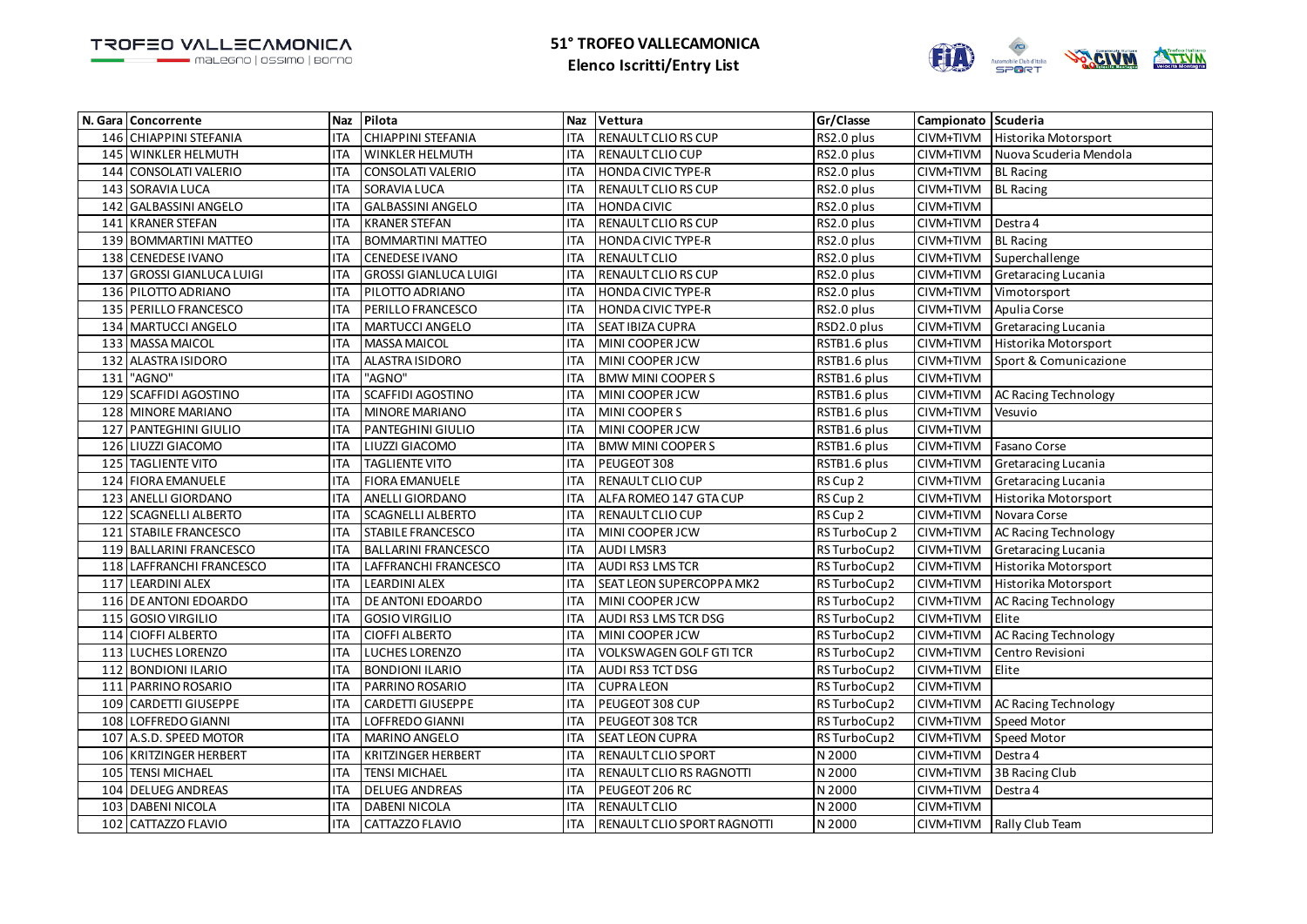

|     | N. Gara Concorrente         | <b>Naz</b>      | Pilota                      | <b>Naz</b> | Vettura                           | Gr/Classe           | Campionato Scuderia |                                       |
|-----|-----------------------------|-----------------|-----------------------------|------------|-----------------------------------|---------------------|---------------------|---------------------------------------|
|     | 101 FUSARO CARMELO          | <b>ITA</b>      | <b>FUSARO CARMELO</b>       | <b>ITA</b> | <b>HONDA CIVIC TYPE-R</b>         | N 2000              | CIVM+TIVM           | Centro Revisioni                      |
|     | 99 ANGELINI GIOVANNI        | <b>ITA</b>      | ANGELINI GIOVANNI           | <b>ITA</b> | <b>HONDA CIVIC TYPE-R</b>         | N 2000              | CIVM+TIVM           | Egnathia Corse                        |
|     | 98 MURGIA MARIO             | <b>ITA</b>      | MURGIA MARIO                | <b>ITA</b> | MITSUBISHI LANCER EVO X           | $N + 3000$          | CIVM+TIVM           | Porto Cervo Racing Team               |
|     | 97 PEDRONI GABRIELLA        | <b>ITA</b>      | PEDRONI GABRIELLA           | <b>ITA</b> | MITSUBISHI LANCER EVO IX          | $N + 3000$          | CIVM+TIVM           | <b>Enro Competition</b>               |
|     | 96 BELLETTI GIANFRANCO      | <b>ITA</b>      | <b>BELLETTI GIANFRANCO</b>  | <b>ITA</b> | PEUGEOT 208 RALLY4                | A 2000              | CIVM+TIVM           |                                       |
|     | 95 SUPERTI MARCO            | <b>ITA</b>      | <b>SUPERTI MARCO</b>        | <b>ITA</b> | RENAULT CLIORS                    | A2000               | CIVM+TIVM           | Squadra Corse Angelo Caffi            |
| 94  | <b>RIGAMONTI ANTONIO</b>    | <b>ITA</b>      | RIGAMONTI ANTONIO           | <b>ITA</b> | <b>SKODA FABIA</b>                | A3000               | CIVM+TIVM           | ABS Sport                             |
|     | 93 LUSSANA ANDREA           | <b>ITA</b>      | LUSSANA ANDREA              | <b>ITA</b> | MITSUBISHI LANCER EVOLUTION VI RS | $A + 3000$          | CIVM+TIVM           |                                       |
| 92  | <b>ADAMI DENNYS</b>         | <b>ITA</b>      | <b>ADAMI DENNYS</b>         | <b>ITA</b> | <b>BMWM3</b>                      | $A + 3000$          | CIVM+TIVM           | <b>Pintarally Motorsport</b>          |
| 91  | <b>CUCCIOLONI GIOVANNI</b>  | <b>ITA</b>      | <b>CUCCIOLONI GIOVANNI</b>  | <b>ITA</b> | MITSUBISHI LANCER EVO VII         | $A + 3000$          | CIVM+TIVM           | Gruppo Sportivo Dil. AC Ascoli Piceno |
|     | 89 BRUSA CESARE             | <b>ITA</b>      | <b>BRUSA CESARE</b>         | <b>ITA</b> | FORD FIESTA WRC PLUS              | $A + 3000$          | CIVM+TIVM           |                                       |
|     | 88 BICCIATO RUDI            | <b>ITA</b>      | <b>BICCIATO RUDI</b>        | <b>ITA</b> | MITSUBISHI LANCER EVO             | $A + 3000$          | CIVM+TIVM           | Nuova Scuderia Mendola                |
|     | 87 SCHNEIDER VALENTIN       | <b>DEL</b>      | <b>SCHNEIDER VALENTIN</b>   | <b>DEU</b> | VOLKSWAGEN GOLF1 16V TSM          | E1 Italia 1600      | CIVM+TIVM           |                                       |
| 86  | <b>TROLIO ENRICO</b>        | <b>ITA</b>      | <b>TROLIO ENRICO</b>        | <b>ITA</b> | PEUGEOT 106                       | E1 Italia 1600      | CIVM+TIVM           | Rally Team                            |
| 85  | <b>REGIS GIOVANNI</b>       | <b>ITA</b>      | <b>REGIS GIOVANNI</b>       | <b>ITA</b> | PEUGEOT 106                       | E1 Italia 1600      | CIVM+TIVM           | Vimotorsport                          |
| 84  | ODDO ANTONINO               | <b>ITA</b>      | ODDO ANTONINO               | <b>ITA</b> | PEUGEOT 106                       | E1 Italia 1600      | CIVM+TIVM           | Valpolcevera Organizzazioni           |
| 83  | <b>DE STEFANI ANDREA</b>    | <b>ITA</b>      | DE STEFANI ANDREA           | <b>ITA</b> | RENAULT CLIO WILLIAMS             | E1 Italia 2000      | CIVM+TIVM           | Prealpi                               |
|     | 82 SANTER TOBIAS            | AU <sub>1</sub> | <b>SANTER TOBIAS</b>        | <b>AUT</b> | <b>VOLKSWAGEN GOLF</b>            | E1 Italia 2000      | CIVM+TIVM           |                                       |
|     | 81 WIMMER NORBERT           | DEL             | <b>WIMMER NORBERT</b>       | DEU        | <b>BMW 2002 8V</b>                | E1 Italia 2000      | CIVM+TIVM           |                                       |
|     | 79 PICHLER ERWIN            | <b>ITA</b>      | PICHLER ERWIN               | <b>ITA</b> | BMW 320 SI WTCC                   | E1 Italia 2000      | CIVM+TIVM           |                                       |
|     | 78 PARLATO PAOLO            | <b>ITA</b>      | PARLATO PAOLO               | <b>ITA</b> | RENAULT CLIO                      | E1 Italia 2000      | CIVM+TIVM           | Superchallenge                        |
| 77  | <b>GIAMBRONE CARLO</b>      | <b>ITA</b>      | <b>GIAMBRONE CARLO</b>      | <b>ITA</b> | <b>RENAULT R5GT</b>               | E1 Italia 1600 TB   | CIVM+TIVM           | Città di Gubbio                       |
|     | 76 COSSETTI STEFANO         | <b>ITA</b>      | <b>COSSETTI STEFANO</b>     | <b>ITA</b> | <b>BMW M2 CS RACING CUP</b>       | E1 Italia 3000      | CIVM+TIVM           | <b>AC Racing Technology</b>           |
| 75  | <b>FREITAG HARALD</b>       | <b>ITA</b>      | <b>FREITAG HARALD</b>       | <b>ITA</b> | OPEL KADETT C GT/E                | E1 Italia 3000      | CIVM+TIVM           | Racing Team Meran                     |
| 74  | ORSIGNOLA CARLINO           | <b>ITA</b>      | ORSIGNOLA CARLINO           | <b>ITA</b> | ALFA ROMEO 155                    | E1 Italia 3000      | CIVM+TIVM           | <b>DNA</b> Motorsport                 |
| 73  | LAMPRECHT WALTER            | <b>ITA</b>      | LAMPRECHT WALTER            | <b>ITA</b> | BMW E30                           | E1 Italia 3000      | CIVM+TIVM           | Racing Team Meran                     |
| 206 | PICCOLI IVANO               | <b>ITA</b>      | PICCOLI IVANO               | <b>ITA</b> | <b>BMWM3</b>                      | E1 Italia +3000     | CIVM+TIVM           | Destra 4                              |
| 72  | <b>ARAGONA GIUSEPPE</b>     | <b>ITA</b>      | ARAGONA GIUSEPPE            | <b>ITA</b> | <b>VOLKSWAGEN GOLF MK7</b>        | E1 Italia +3000     | CIVM+TIVM           | Piloti Per Passione                   |
| 71  | <b>ARTUSO STEFANO</b>       | <b>ITA</b>      | ARTUSO STEFANO              | <b>ITA</b> | FERRARI 458 EVO                   | <b>GTCUP</b>        | CIVM+TIVM           | Superchallenge                        |
|     | 59 RAGAZZI ROBERTO          | <b>ITA</b>      | RAGAZZI ROBERTO             | <b>ITA</b> | FERRARI 488 EVO                   | <b>GT SUPER CUP</b> | CIVM+TIVM           | Superchallenge                        |
|     | 58 FRIJO SEBASTIANO         | <b>ITA</b>      | <b>FRIJO SEBASTIANO</b>     | <b>ITA</b> | LAMBORGHINI HURACAN ST            | <b>GT SUPER CUP</b> | CIVM+TIVM           | AC Racing Technology                  |
| 57  | MONTAGNA FRANCESCO          | <b>ITA</b>      | MONTAGNA FRANCESCO          | <b>ITA</b> | <b>LAMBORGHINI HURACAN ST</b>     | <b>GT SUPER CUP</b> | CIVM+TIVM           | Valle d'Itria                         |
|     | 56 IAQUINTA ROSARIO         | <b>ITA</b>      | <b>IAQUINTA ROSARIO</b>     | <b>ITA</b> | <b>LAMBORGHINI HURACAN ST</b>     | <b>GT SUPER CUP</b> | CIVM+TIVM           | <b>Best Lap</b>                       |
|     | 55 GHIRARDO MICHELE         | <b>ITA</b>      | <b>GHIRARDO MICHELE</b>     | <b>ITA</b> | LOTUS EXIGE CUP 260               | E2SH 3000           | CIVM+TIVM           | Vimotorsport                          |
| 54  | <b>GABRIELLI ALESSANDRO</b> | <b>ITA</b>      | <b>GABRIELLI ALESSANDRO</b> | <b>ITA</b> | ALFA ROMEO 4C                     | E2SH +3000          | CIVM+TIVM           | Tramonti Corse                        |
|     | 53 GIULIANI FULVIO          | <b>ITA</b>      | <b>GIULIANI FULVIO</b>      | <b>ITA</b> | <b>LANCIA DELTA</b>               | E2SH +3000          | CIVM+TIVM           | <b>Best Lap</b>                       |
| 52  | <b>GRAMENZI MARCO</b>       | <b>ITA</b>      | <b>GRAMENZI MARCO</b>       | <b>ITA</b> | ALFA ROMEO MG AR1 FURORE          | E2SH +3000          | CIVM+TIVM           | Adriatica Competition                 |
| 51  | <b>CATALANI ANDREA</b>      | <b>ITA</b>      | <b>CATALANI ANDREA</b>      | <b>ITA</b> | OSELLA PA 21 EVO                  | CN 2000             | CIVM+TIVM           |                                       |
|     | 49 FALCETTA STEFANO         | <b>ITA</b>      | <b>FALCETTA STEFANO</b>     | <b>ITA</b> | NORMA M20 EVO                     | CN 2000             | CIVM+TIVM           | Sport Favale07                        |
| 48  | DALL'OGLIO ALBERTO          | <b>ITA</b>      | DALL'OGLIO ALBERTO          | <b>ITA</b> | NORMA M20 FC                      | CN 2000             | CIVM+TIVM           |                                       |
|     | 47 GRAZIOSI GIANCARLO       | <b>ITA</b>      | <b>GRAZIOSI GIANCARLO</b>   | <b>ITA</b> | OSELLA PA21/P                     | <b>CN 2000</b>      | CIVM+TIVM           |                                       |